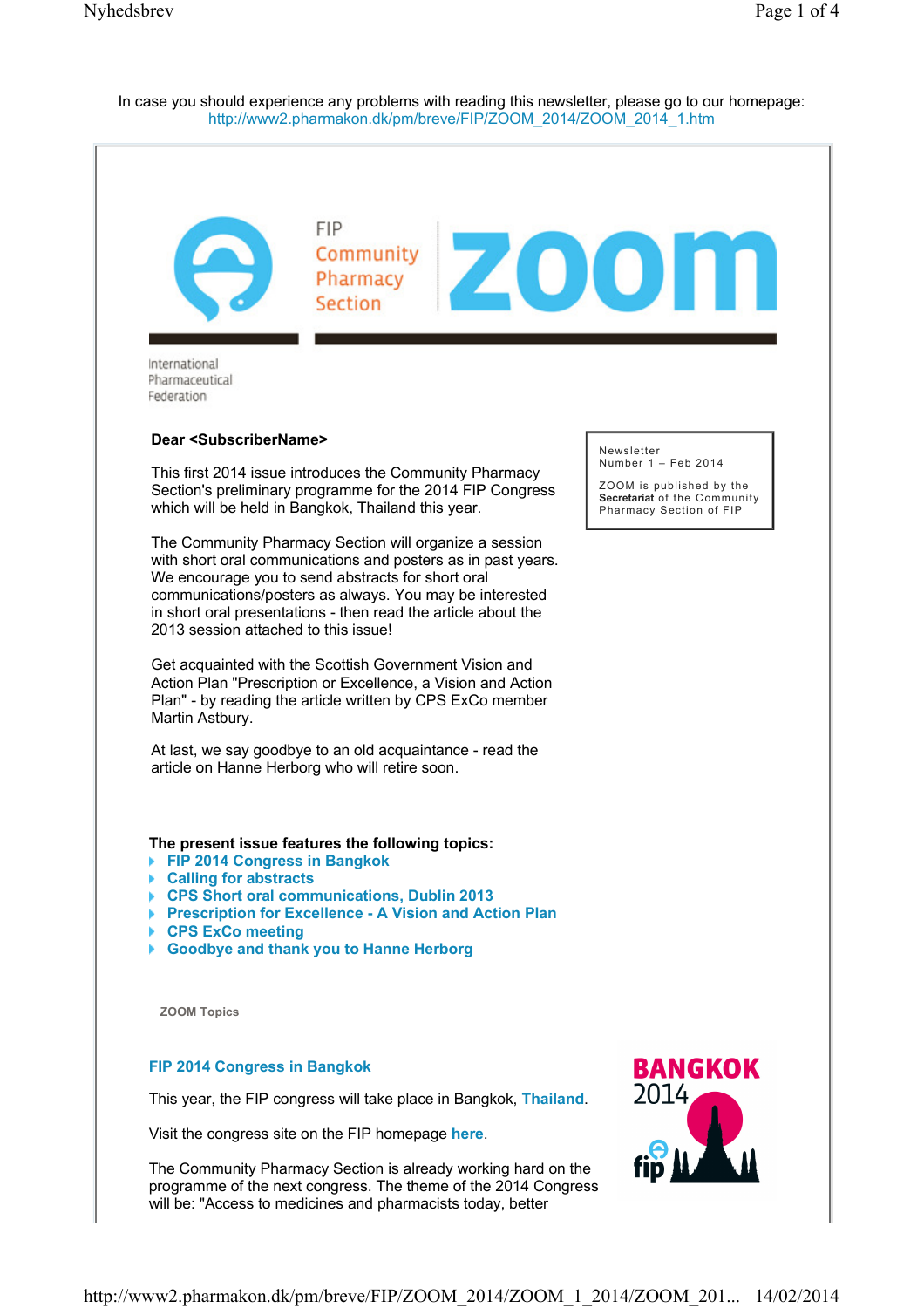outcomes tomorrow".

See the preliminary CPS programme **here**. Back to top Back to top

## **Calling for abstracts**

Be active at the FIP 2014 Congress in Bangkok.

The Community Pharmacy Section invites you to be active and present a paper at the Congress in Bangkok. You can submit an abstract for a poster or an oral presentation at the Forum for Practitioners. See topics of priority in 2014:

- Access to medicines
- Access to pharmacists and pharmacy services
- Access to information
- Better outcomes for tomorrow

Submit your abstract **no later than 1 April 2014**.

See more on abstracts **here**, and find the submission form **here**, and find the Back to top submission form **here** 

# **CPS Short Oral Presentations at the FIP Congress in Dublin 2013**

Every year, pharmacists are asked to submit abstracts on selected themes to be presented during the "Short oral presentations" session at the FIP Annual Congress. In Dublin 2013, the themes were "Unmet needs of complex patients", What are we doing to meet the needs of complex patients?" and "Emerging strategies for handling complex patients.

The abstracts submitted were evaluated and oral communications were selected amongst them. On 4 September 2013, from 14 to 17, the "Short oral presentations of the FIP Community Pharmacy Section" took place, and Ciara Lonergan, from Ireland, was part of the audience and prepared an article about what she heard.

**Read the article here Back to top and the article here** Back to top **Back to top** 

#### **Prescription for Excellence – A Vision and Action Plan** By Martin Astbury, FIP CPS ExCo

The Scottish Government Vision and Action Plan a 'Prescription for Excellence' was launched in September 2013. This followed quickly after the publication of the Wilson/Barber 'NHS Pharmaceutical Care of Patients in the Community in Scotland' Review.

The Scottish Pharmacy Board of the Royal Pharmaceutical Society was a key stakeholder in the Wilson / Barber review and is delighted that most of the Board's ambitions and aspirations for the pharmacy profession in Scotland have been delivered within the 'Prescription for Excellence' Action Plan. ..........

Read the entire article **here** Back to top **Back to top** 

## **CPS ExCo meeting**

From 17 to 21 March, the Community Pharmacy Section (CPS) Executive Committee (ExCo) members will meet in London, United Kingdom.

The Royal Pharmaceutical Society is the host of this meeting, and several topics will be discussed, from session preparation for the FIP Congress in Bangkok, to membership of the Section and planning of the sessions for the 2015 FIP Congress in Düsseldorf.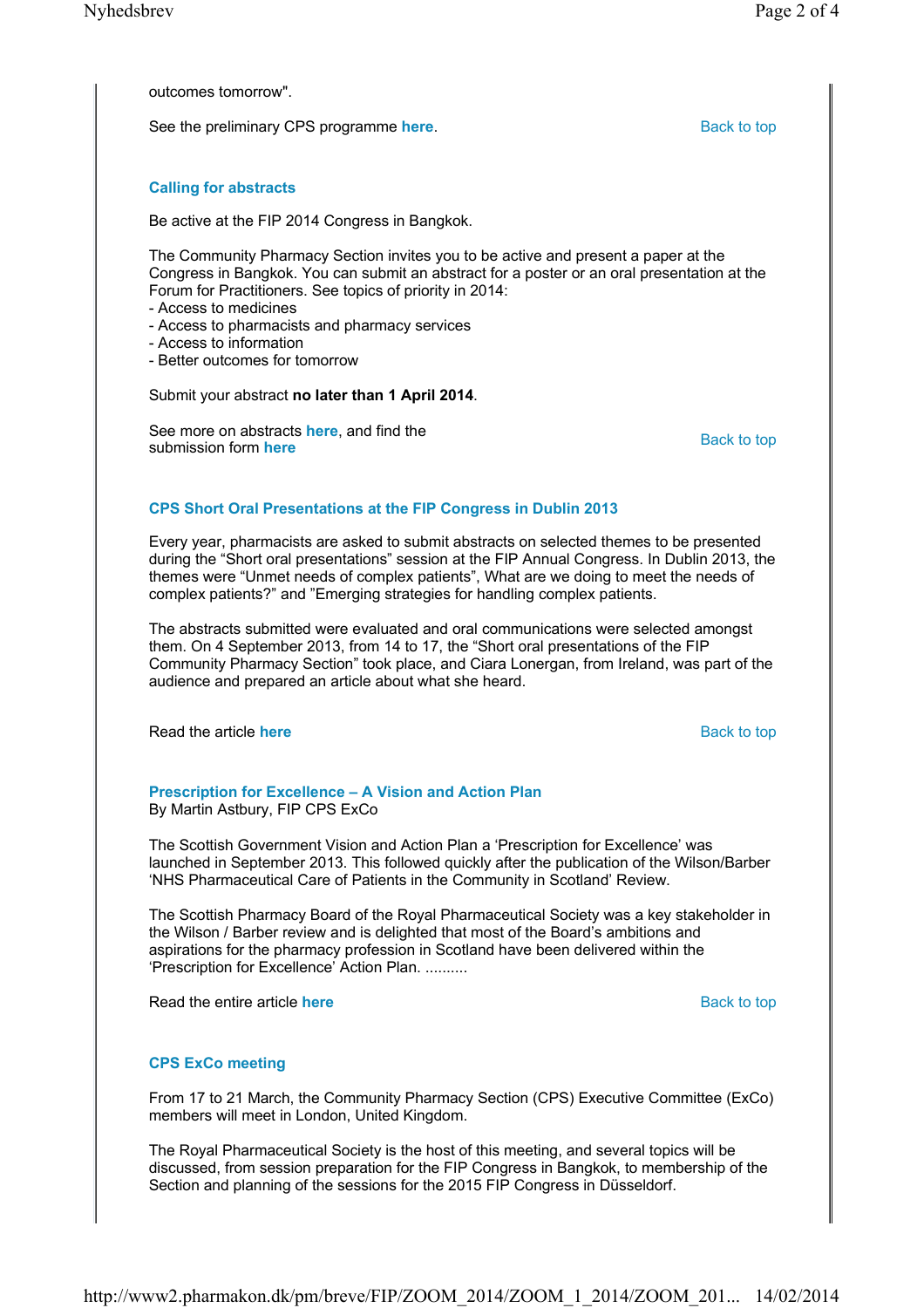As always, the ExCo is open to any suggestions and queries you may find relevant. Your feedback will be received with pleasure no later than 27 February and included in the meeting agenda.

Back to top

#### **Good bye to Hanne Herborg**

Hanne is retiring but hopefully not leaving us!!

After nearly 22 years at Pharmakon, Danish College of Pharmacy Practice and WHO Collaboration Centre for Drug Policy and Pharmacy Practice, Hanne announced that she wishes to resign from her position as R & D Director at Pharmakon as of July 15th 2014.

Hanne has been one of the main initiators and contributors to the Community Pharmacy Section continuing education programs. She



was there from the very beginning as a member of the Planning Committee since the activities started in 1993 at the FIP Congress in Tokyo. She is also one of the founding members of PCNE, Pharmaceutical Care Network in Europe. She has done research and taught Pharmaceutical care and pharmacy practice, and she developed and implemented Pharmaceutical care programmes. Thus we have a good reason to call her the godmother of the Pharmaceutical Care in Denmark and in Europe.

She has always been very active and committed in the preparation of the FIP CPS sessions, eg the Forum for Innovators which started in 2007 at the FIP Congress in Beijing. Since then the success of the session did that it was repeated year after year until the Congress in Dublin in 2013.

We in the CPS hope that we will see Hanne as much as possible in the future, too. With her enormous experience, vision and knowledge, we really cannot let her go to pension but hope to see her continue her activities in research and teaching. The collaboration with Hanne has always been easy as she has been a reliable partner with a clear vision and ability to work with pharmacists all over the world. Although we understand that she would like to commit time to her family and especially to her grandchild, we are also sure that the big pharmacy family will continue to be close to her heart.

We want to thank Hanne for her valuable input to Community Pharmacy and her tireless commitment.

We wish her all the best for the future.

#### Back to top

Read the Indian Pharmaceutical Association's new issue of their E-Times **here**

| Follow the Community Pharmacy Section on Facebook <b>3.</b><br>Twitter <b>of</b> and Pinterest <b>P</b> |                                                                                                                                                            |                            |                   |
|---------------------------------------------------------------------------------------------------------|------------------------------------------------------------------------------------------------------------------------------------------------------------|----------------------------|-------------------|
| <b>Edit Your Account</b>                                                                                | <b>Unsubscribe Newsletter</b>                                                                                                                              | <b>Registration Policy</b> | <b>Contact us</b> |
|                                                                                                         | Editor: Luis Lourenço. Address: Pharmakon a/s, Milnersvej 42, DK-3400 Hilleroed, Denmark.<br>Phone: +45 48 20 60 00. Fax: +45 48 20 60 62. ISSN 1024-4581. |                            |                   |